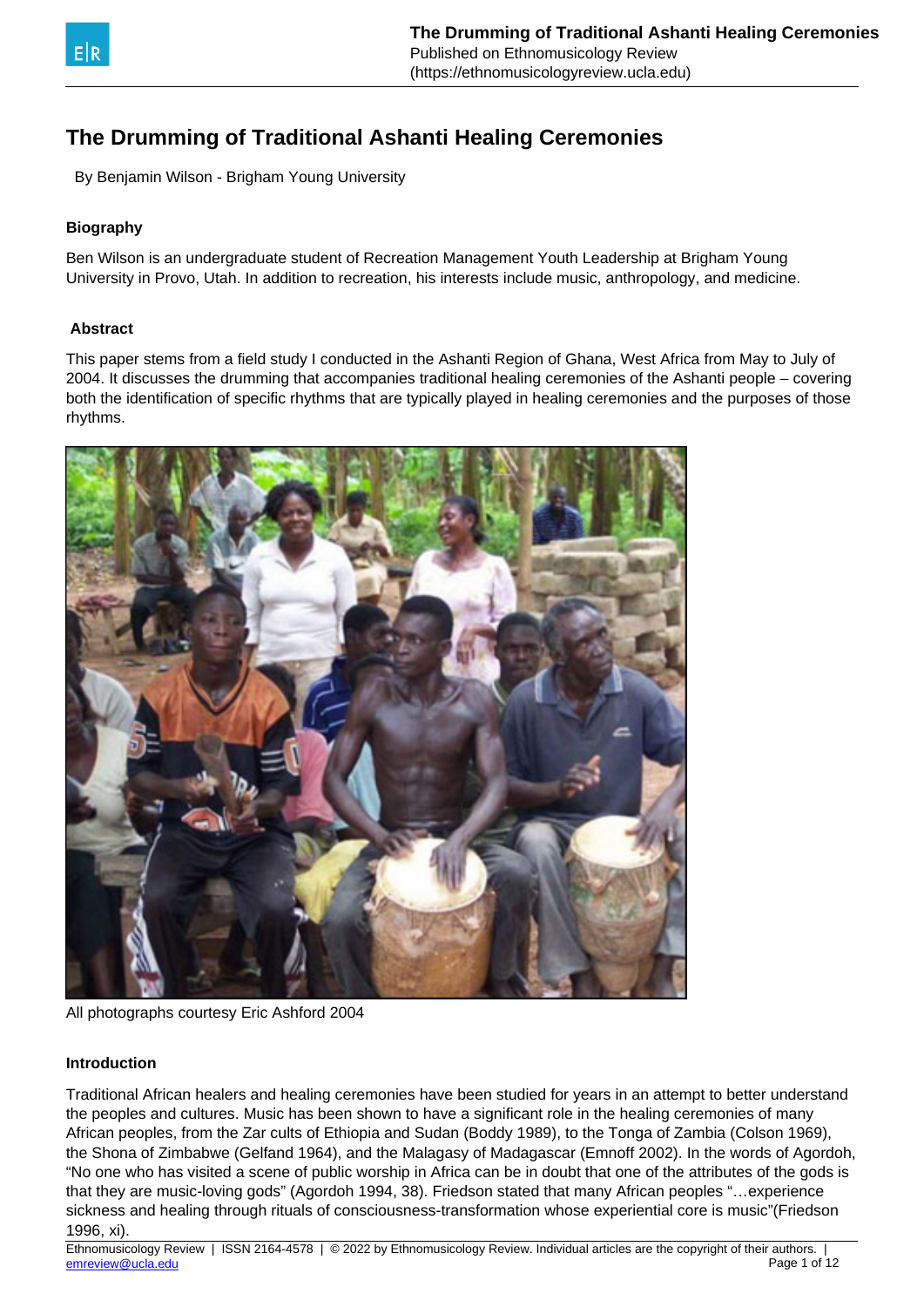

Little, if any, research has been published on the music of traditional healing ceremonies of the Ashanti people of Ghana, West Africa. In an attempt to lay the groundwork for further research on Ashanti shrine music, I conducted a field study from May to August of 2004 in the district of Ashanti-Mampong in central Ghana. This paper discusses specific purposes of Ashanti shrine drumming and explores some of the specific rhythms that are typically played at shrines near the town of Ashanti-Mampong. top

## **Ashanti Religious Ideology**

In order to understand the role of Ashanti shrine music in healing, one must first have an understanding of basic Ashanti religious ideology.

Like people of Western religions, the Ashanti believe in one all-powerful, all-knowing god who created all things (Bannerman-Richter 1982). According to Ashanti beliefs, however, this god, known as Onyame, has withdrawn himself from the world and now has no direct contact with humans (Rattray 1923).

Just below Onyame in rank is a large group of lesser gods who have contact with both Onyame and man. These gods, known as abosom, are similar to humans in that they have a variety of interests and personalities. Unlike humans, however, the abosom have special knowledge and power in the spiritual realm, where they live (Rattray 1923). Along with their home in the spiritual world, abosom are usually associated with a physical place or object (such as a village or a river) which could be considered their earthly dwelling. Shrines are often built at locations near these abosom dwellings to provide a way for humans to contact the abosom (Bannerman-Richter 1982).

The human medium who has connection with both the abosom and the physical world is the okomfo – the Ashanti traditional healer (Rattray 1927). An okomfo typically lives at or near a shrine dedicated to a particular obosom (singular of abosom) or group of abosom. Ceremonies are held regularly at these shrines, where an okomfo becomes possessed by an obosom and, acting as the obosom, consults with people about how to solve problems they are facing (Twumasi 1972).

Traditionally, Ashanti people believe that many problems, whether spiritual, social, or physical, have spiritual roots. For example, if an Ashanti person fell sick unexpectedly, he or she would probably not attribute the illness to any type of biomedical problem. Rather, he or she would probably feel that the illness had a spiritual cause, like a curse from a relative or a punishment from the gods for misconduct (Twumasi 1975). To the Ashanti, even financial problems, like bad luck in business, often have spiritual causes (Bannerman-Richter 1982). Because of this belief, the Ashanti will often turn to the abosom, rather than a psychologist or medical doctor, for solutions to their problems (Twumasi 1975).

With this basic background about Ashanti religious ideology, one can better understand the proceedings of a typical Ashanti shrine ceremony.

## **Shrine Ceremony**

There is some variability in how a shrine ceremony is carried out, but the following description of a typical shrine ceremony is derived from my field study in villages near Mampong (especially the village of Penteng), and is comparable to ceremony proceedings observed by other researchers, including Twumasi (1972) and Nketia (1957).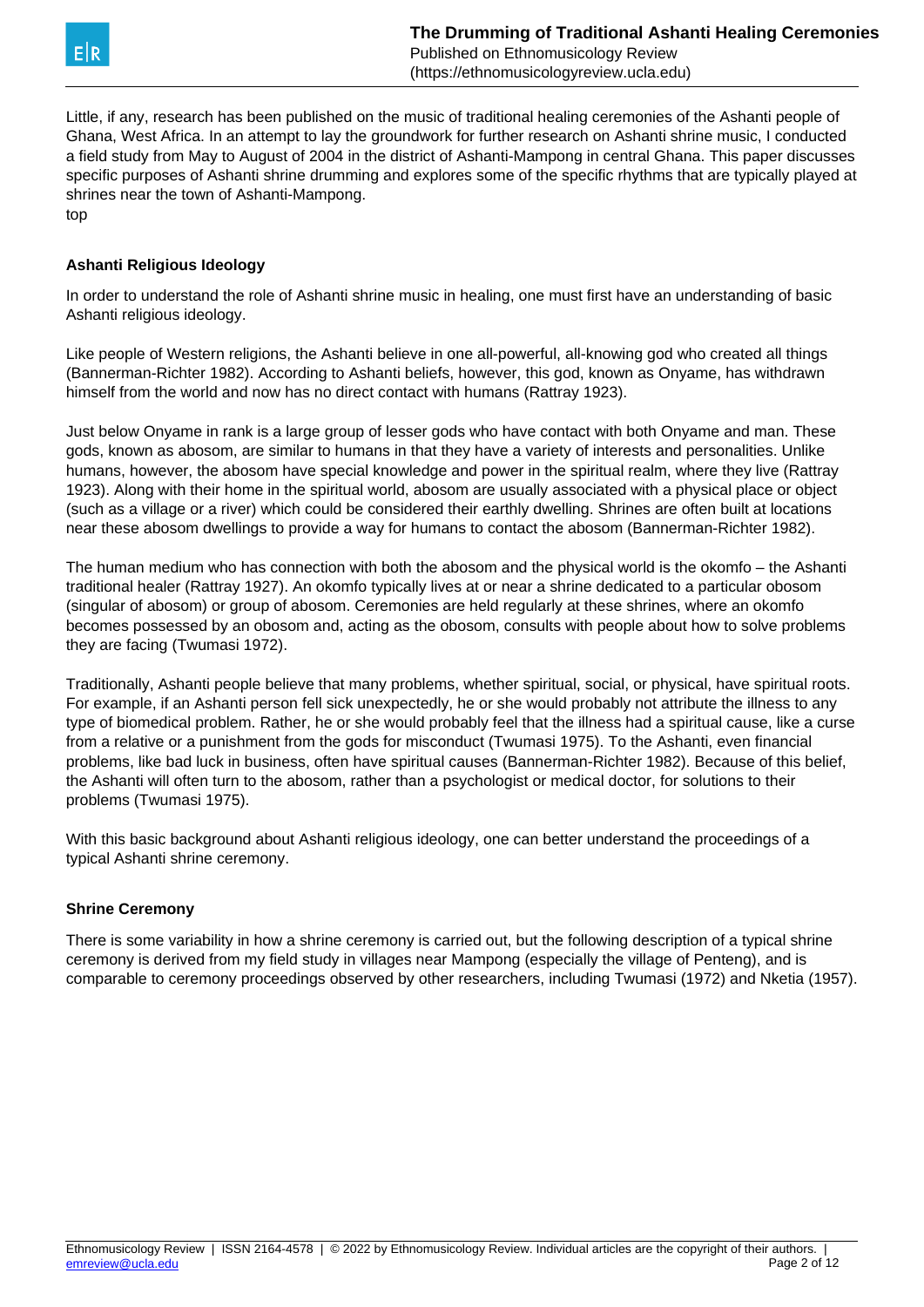Published on Ethnomusicology Review (https://ethnomusicologyreview.ucla.edu)



Plate 1: The Drummers at Penteng

At around ten in the morning on a healing day, the okomfo, shrine officials, shrine musicians, and some of the elders of the village gather at the shrine compound in preparation for the ceremony. The okomfo, shrine officials, and elders sit on wooden chairs and stools in the shade of a tree, while the musicians, usually about five male drummers and about seven female singers and rattle shakers, take their seats on wooden benches under a small structure built for shade (Plate 1). There, the musicians begin drumming and singing to announce that the okomfo will soon perform the healing ceremony.

Answering the call of the drums, villagers interested in consulting with the abosom enter the shrine compound, take a small wooden square with a number on it, and sit down to wait on wooden benches behind the musicians, who play periodically.

After most of the patients have entered the compound and taken their seats, the drummers and singers start to play again as the okomfo, dressed in a white robe, moves across the compound and sits down on a metal-studded wooden chair, facing the musicians. The musicians begin playing more vigorously, and, after a short time, the okomfo kicks off his sandals, signifying the obosom has entered into him. Once the okomfo is possessed, one or two shrine officials stand and escort him into a small building to change into a different costume, depending on which obosom has possessed him. After the okomfo is inside the building, the drums and rattles are silenced, and the women sing a short call and response song.

After a few minutes, the okomfo emerges from the building dressed in the clothing of the obosom by whom he is possessed. He is accompanied by shrine officials, one of whom carries a bowl of white talcum powder, which the okomfo periodically sprinkles on objects or on the ground in front of him. The okomfo and shrine officials gradually make their way across the compound to another small building, which acts as a consultation room, stopping along the way to pour a libation of alcohol on the ground to the obosom and to the ancestors of the okomfo.

Once the possessed okomfo and his linguist (who translates for patients when the obosom possessing the okomfo does not speak the local language) enter the consulting room and are seated, shrine officials signal to the patient who holds the first number to enter the room with the okomfo and linguist. There, the patient describes the nature of his or her problem, whether it be physical, social, or spiritual. Then the obosom, acting through the okomfo, tells the patient the remedy to his or her problem, which often entails using herbal medicines and/or sacrificing a patient's animal or money to the obosom or to an evil spirit that is causing the problem. Once the okomfo has consulted with each of the patients at the shrine, the obosom leaves, and the okomfo emerges from the consulting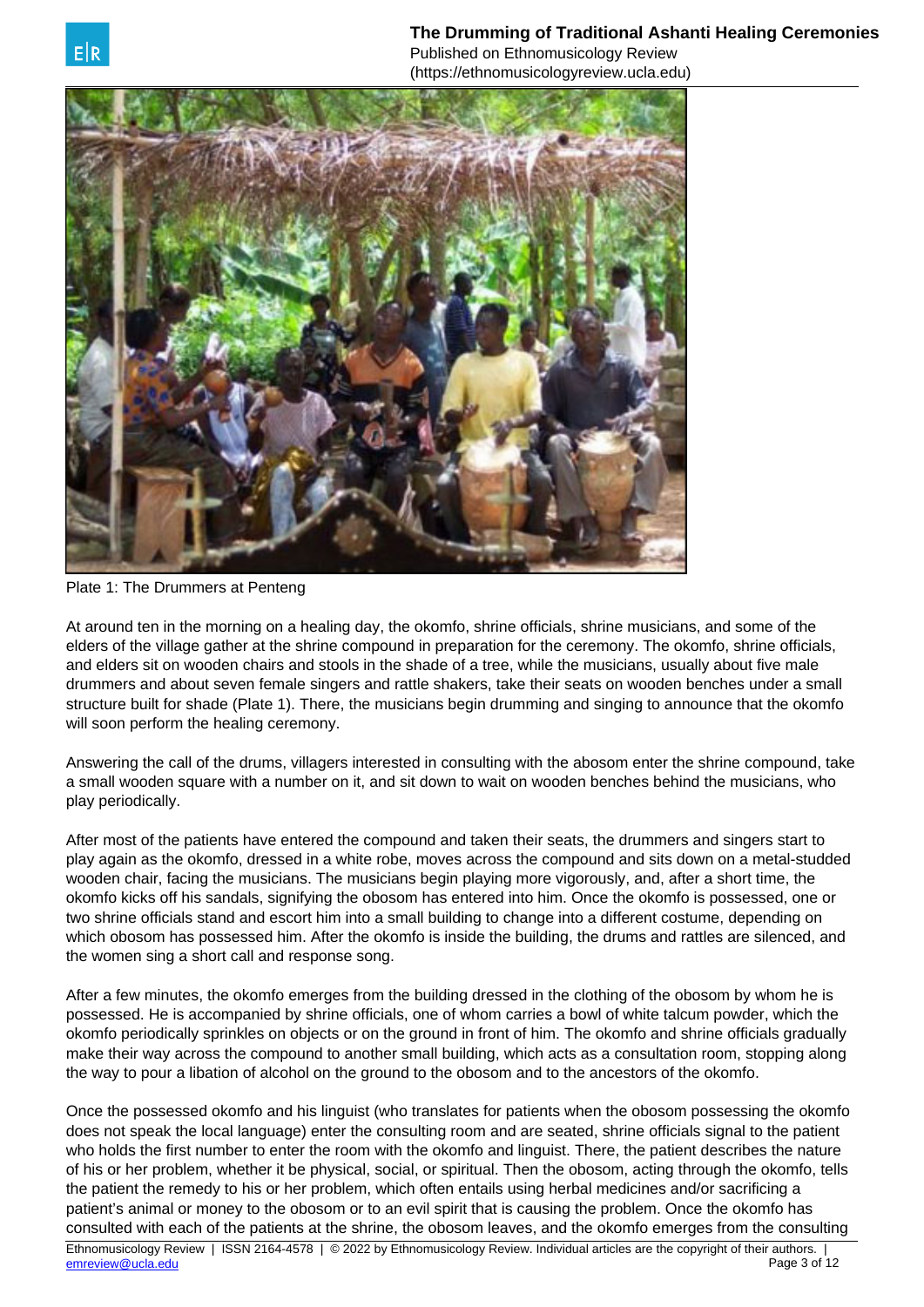

## room, usually exhausted.

After the ceremony, shrine officials and the okomfo help the patients follow the instructions given by the obosom (for example, sacrificing a chicken to the gods or taking an herbal remedy). After these instructions are followed, the spiritual cause underlying the person's problem is considered removed, and therefore the illness itself will soon be alleviated as well.

## **The Role of Shrine Music**

In discussing shrine music, this paper does not attempt to cover details of the mechanics of the musical production, nor does it attempt to discuss the lyrics of each of the shrine songs. Rather, my focus is on the purposes of shrine rhythms in a social and religious context, including the role of drumming in general within a shrine ceremony and a report of specific rhythms commonly played at shrines.

## **Drumming**

According to Nketia (1963), there are three fundamental modes of drumming among the Ashanti: signal mode, speech mode, and dance mode. Although the purpose of the dance mode of drumming is mostly recreational, the signal and speech modes are played strictly for communication. Unlike typical drumming in Western cultures, Ashanti drumming is often used as a means of communication.

The idea of using drums to communicate is best exemplified by the atumpan – the Ashanti "talking" drums. Atumpan come in pairs – one drum with a high tone and the other with a low tone. These two drums are played with "a steady flow of beats, often lacking in regularity or phrasing" (Nketia 1963, 28) to mimic the highs and lows of the local Twi language, which is a tonal language. Although many people of the younger generation can't understand the words being played on the atumpan, much of the older generation can understand the drums as well as they can understand someone speaking to them.

Atumpan are used for communication in various social situations among the Ashanti, from conveying a message to a dancer in the middle of a dancing ring to calling the school children back to class after their break (Hood 1964).

One very practical purpose of shrine drumming, in keeping with the communicative nature of Ashanti drumming, is to announce to everyone within hearing that there will soon be a healing ceremony at the shrine. When I asked a shrine official why drumming is included in the shrine ceremony, he replied that the sound of the drumming "goes very far from the town. If someone is living far, when he hears the noise, he knows something is going on at the shrine" (Gyasi 2004).

Shrine drumming is not only played to communicate with people; it is also played to communicate with the gods. When I asked okomfo, musicians, and other villagers at the shrines about the purpose of music in the ceremonies, the almost-universal answer was that the music calls the obosom to possess the okomfo. Literature on the topic also clearly states that music is played in healing ceremonies to call the gods (Twumasi 1975; Bannerman-Richter 1982). Considering that abosom are believed to be human-like, and drums are used as a beckoning call for humans, it's no surprise that drumming is also used to call abosom.

Although the inclusion of drumming in shrine ceremonies is preferred by the okomfo, it is not an indispensable part of the ceremony. Because of the difficulty and cost for the musicians to leave their farms to gather at the shrine, okomfo at most shrines include drumming on only some of the days that ceremonies are held. Some shrines cannot afford drums or the cost of hiring drummers at all and therefore almost never include drumming in their ceremonies. Where drums and/or drummers are not available, shrines will often use other means to call the gods, including ringing a small bell or tapping a rock rhythmically on the ground.

The question then arises: if drumming is not essential to the ceremony, why include it at all? When I discussed the matter with one particularly helpful okomfo, Nana Gyasi Obeng from the village of Penteng, he told me that the music helps the abosom to work hard. He also explained that the gods, like humans, have different tastes in music and will be more likely to come, and come with more strength, if they hear music they like (Obeng 4 June 2004). Gyasi's comments are consistent with Agordoh's statement that "each god has its own type of music, which interests him more or which is of his own taste," (Agordoh 1994, 39) and with Nketia, who said that among the Ashanti "gods are supposed to be sensitive to the language of music and would come down to see 'their children' if they heard music they liked" (Nketia 1963, 99). A correlation can be drawn between the purpose of shrine music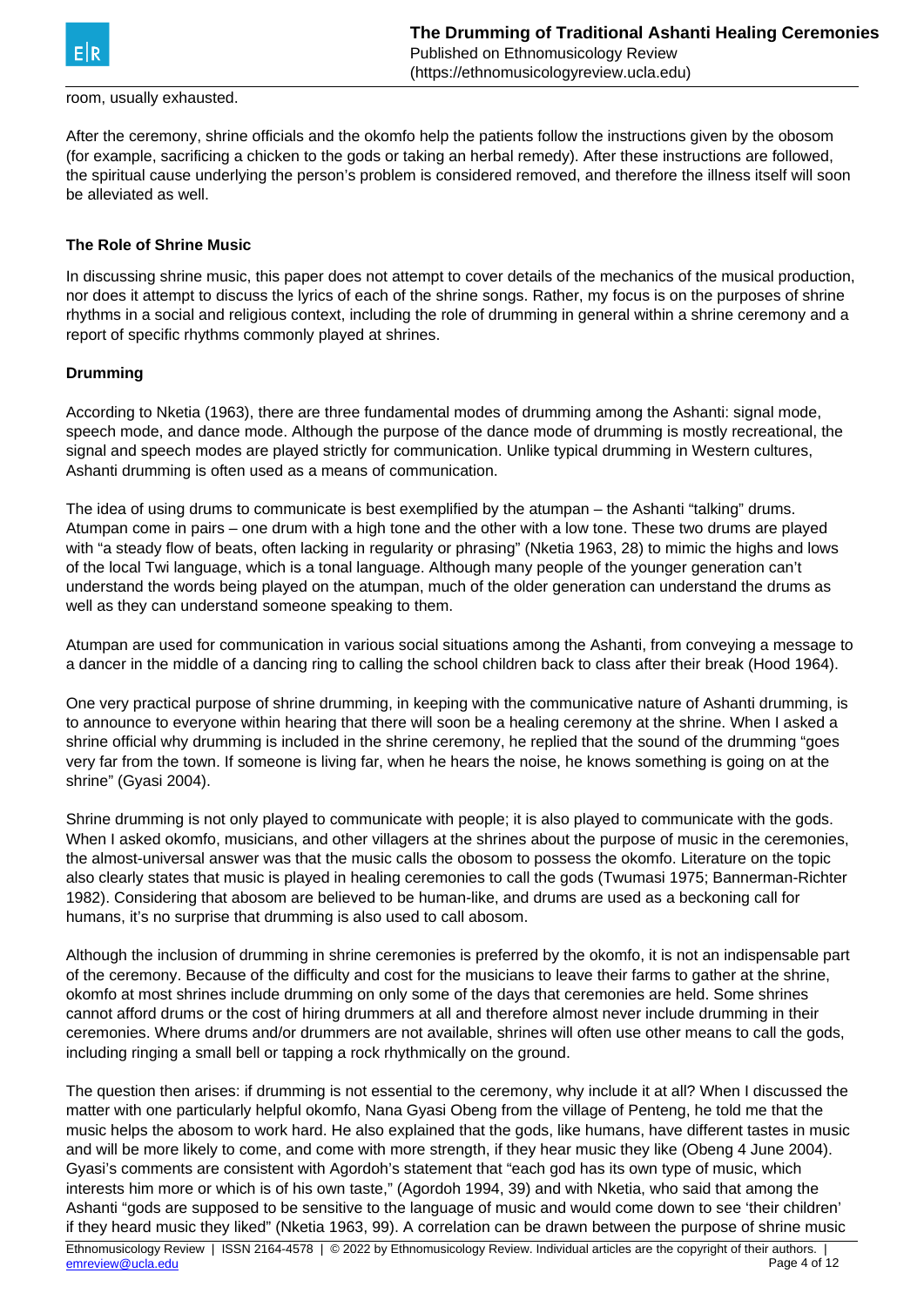

and the purpose of music in the services of many Christian sects. In both situations music is not essential, but it helps create an environment where a deity (the obosom among the Ashanti and the Holy Ghost among Christians) is more likely to come and remain long enough to spread its good influence to the worshippers. Although drumming is not essential at the shrine, it is preferred because it creates an environment where abosom are more likely to come, and come with more strength.

Considering that drumming in healing ceremonies is preferred because good drumming can help the gods come with more strength, the questions may be asked: what constitutes "good" drumming, and what does it mean for an abosom to "come with more strength?"

In answer to the former question, Nana Gyasi said that if the drumming is not good, "[the gods] will come all right, but they will not… do more wonderful things" (Obeng 2005), meaning that the gods will not have as much power to identify the causes of patients' problems. Although this is a somewhat circular explanation of what constitutes "good" drumming (i.e. if drumming is good, the results will be good; and if the results are good, the drumming must have been good), it is clear that "good" drumming is something that is felt and easily identified by observers, but it is not easily described. It is not uncommon, though, to have difficulty describing what exactly makes music "good." For example, lovers of jazz may be able to recognize a good concert when they see it, but it would usually be very difficult for them to pin down exactly what made it "good." Good jazz musicians would probably be described as having "good energy," or playing "with soul." Similarly, it's hard to describe exactly what makes Ashanti shrine drumming considered "good." Nevertheless, there is a clear distinction, recognized by almost all observers, between good and poor drumming. It could be said that when the shrine musicians are playing with "good energy," or "with soul," then the obosom will be more likely to come, and come with strength.

In answer to the question about what it means for an obosom to come with strength, Nana Gyasi explained that when the gods have more strength, they are better able to identify the cause of a patient's problem. As a result, patients will come away from the shrine with their problems solved, and they will, in turn, tell other people to go to the shrine because the god there is a "very powerful god," and the shrine will continue to increase in popularity (Obeng 2005). Therefore, the strength of a god could be determined by noting how many people are healed after visiting the shrine, or by observing the popularity of the shrine. If it is the case that effective healing is closely tied to the strength of a god, and the strength of a god is closely tied to the quality of the drumming, then there is a direct link between the quality of music at a shrine and an okomfo's ability to heal patients.



Plate 2

A few examples may help illustrate the role of drumming in the ceremonies. On June 20, 2004, I observed a Ethnomusicology Review | ISSN 2164-4578 | © 2022 by Ethnomusicology Review. Individual articles are the copyright of their authors. | emreview @ucla.edu Page 5 of 12 [emreview@ucla.edu](mailto:emreview@ucla.edu)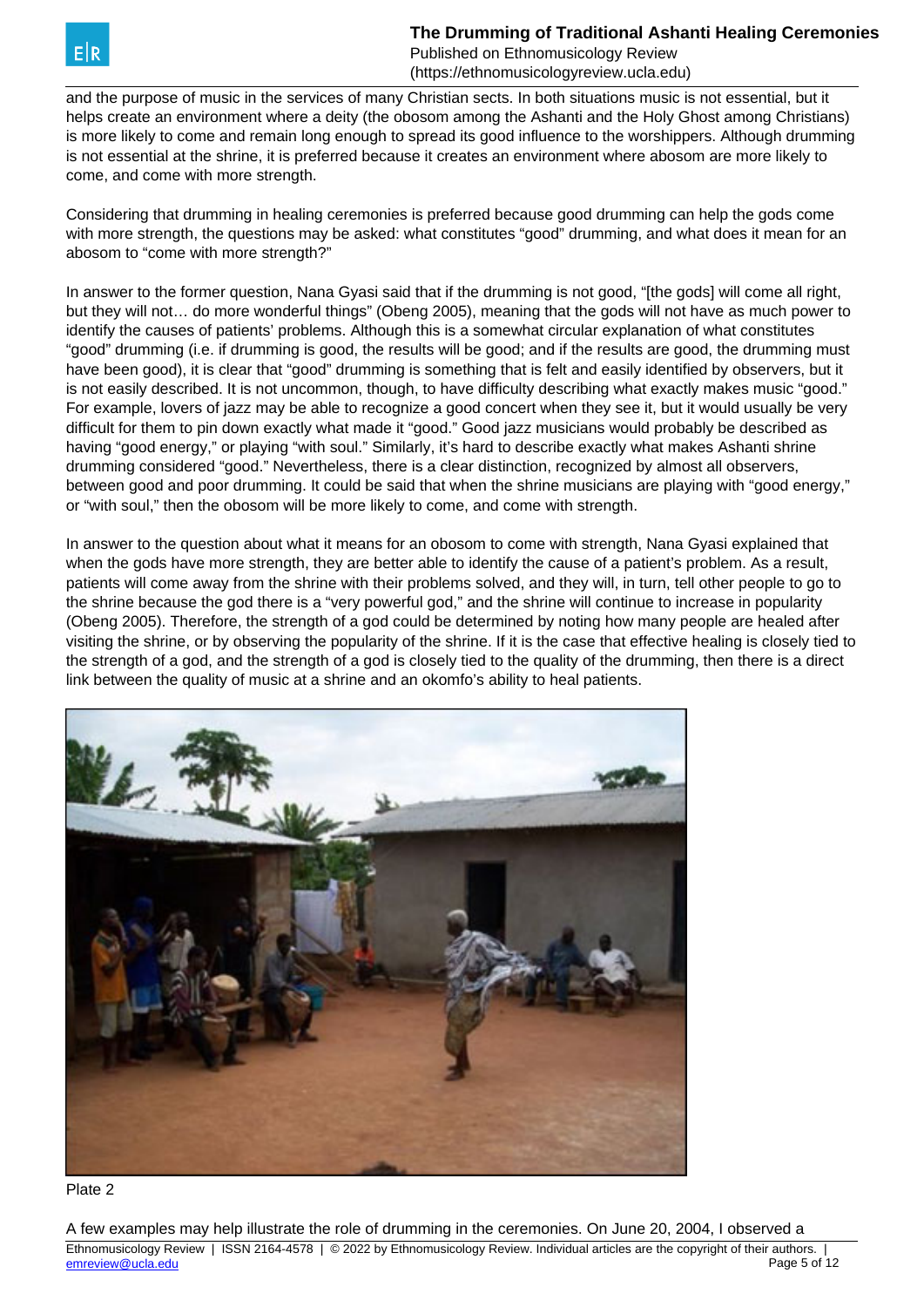

Published on Ethnomusicology Review (https://ethnomusicologyreview.ucla.edu)

ceremony performed by Madam Sewaa, an okomfo at a shrine in the small village of Daaho. The ceremony started off fairly typically – the musicians started playing, and Madam Sewaa began dancing and twirling around the compound (Plate 2). After a short time, the obosom possessed Madam Sewaa, and she walked across the compound, entering a small room. After a few minutes she emerged, dressed as the obosom by whom she was possessed (Plate 3). The drumming picked up again, and Madam Sewaa resumed her dancing, running, and spinning around the compound. From time to time she walked over to the drummers and said something to them. Each time she did this, the drummers would stop and either adjust the rhythm or change rhythms entirely. When the drummers started again, Madam Sewaa would resume dancing, but each time she danced with a little less energy (Plate 4). Finally, Madam Sewaa, looking completely worn out, walked over to the drummers and told them to stop. Then she slowly walked over to me and explained, through the translator, that the drummers were not playing well enough, so she had become very tired and had to leave. After her explanation, Madam Sewaa returned to the small room, and the ceremony was over. This example illustrates Gyasi's comments: the expected good drumming would have been strengthening, the lack of good drumming had the opposite effect. Because the music was not good, the okomfo could not work hard, and the obosom left.



Plate 3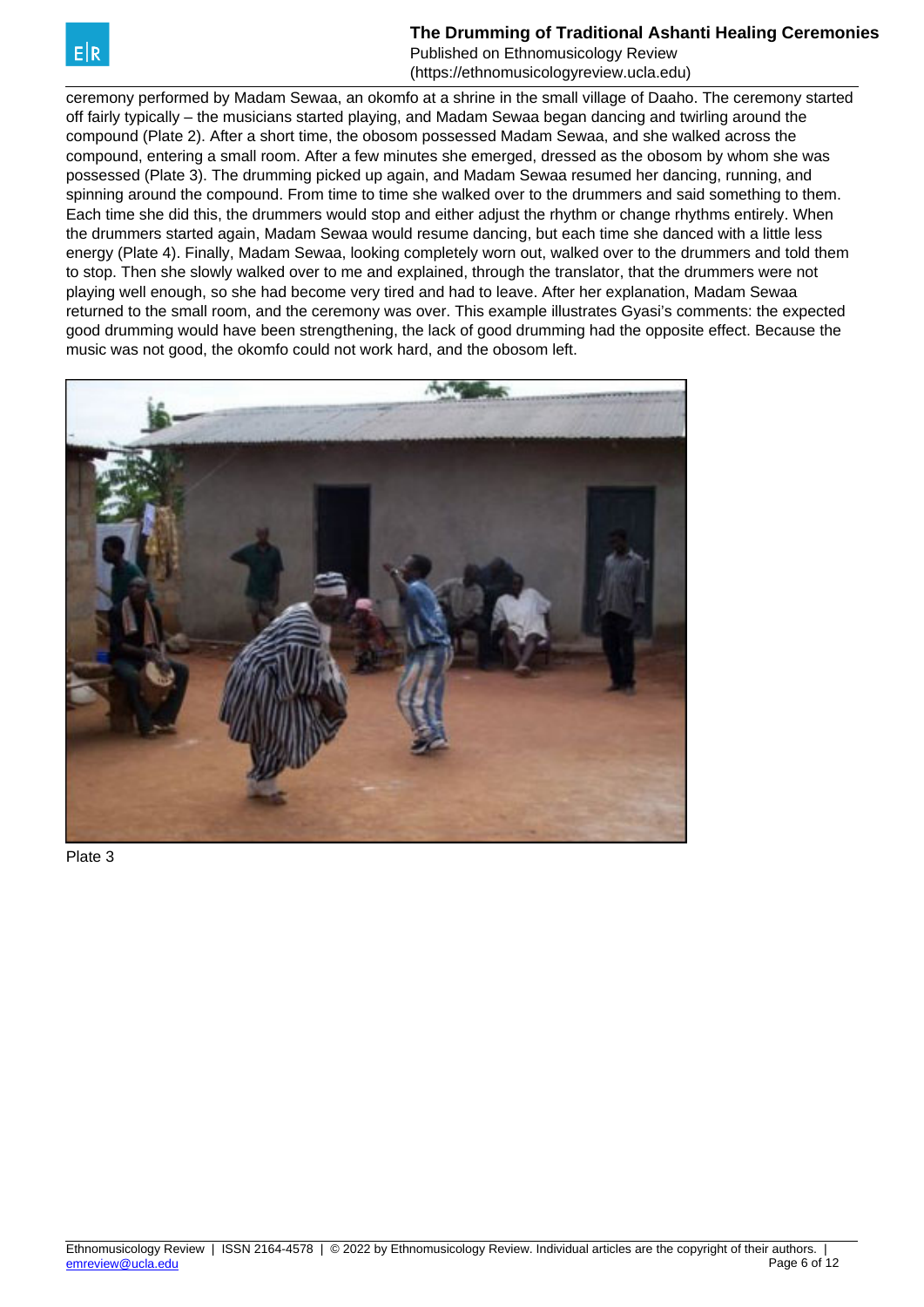



#### Plate 4

An example from an observation in Kofiase on June 20, 2004, helps demonstrate that drumming, although it not essential to shrine ceremonies, is still generally preferred by okomfo. The okomfo at the shrine in Kofiase, Nana Sekyere, could not afford drums or the cost of hiring drummers. Although he could have performed ceremonies without any drumming, he chose to make up for the lack of drums with basic technology. Nana Sekyere bought a small cassette recorder and recorded some typical shrine rhythms onto a tape. During ceremonies, while he was preparing to become possessed by one of the gods, Nana Sekyere would play his tape recording of the shrine rhythms. This recorded drumming, though not presented in a typical way, still served its purpose in Nana Sekyere's ceremony – it called down the gods. When drums or drummers are not available at shrines, okomfo like Nana Sekyere still prefer to include drumming in their ceremonies – even if it requires presenting the drumming in a creative, less-traditional way.

With an understanding of the general purpose of drumming in shrine ceremonies, one can begin to explore some of the specific rhythms performed at shrine ceremonies and the reasons for their inclusion in the shrine repertoire.

## [top](https://ethnomusicologyreview.ucla.edu/V11Wilson.html) [1]

## **Specific Shrine Rhythms**

Different social groups among the Ashanti often have specific drum rhythms associated with them (Nketia 1963). The rhythms typically played by religious associations at shrines are known among the Ashanti as "okomfo twene," which literally means "okomfo drums."

## **Identification of Shrine Rhythms**

The set of traditional okomfo twene rhythms is dynamic. There is not an exact number of rhythms, and there are not any specific rhythms that are set in stone as the only traditional rhythms of okomfo twene. The master drummer at the shrine in Penteng explained that a shrine drummer will often learn rhythms which have been proven through time to be effective in calling the gods from his predecessors. But a drummer may also create new rhythms, which, if they are found to be effective, can be added to the repertoire of his shrine (Obeng 28 May 2004). He then explained that, during festival periods, okomfo and shrine drummers often visit other shrines and listen to the drumming. If they like a new rhythm they hear, the visiting okomfo and drummers may adopt the new rhythm, thereby spreading it throughout the region.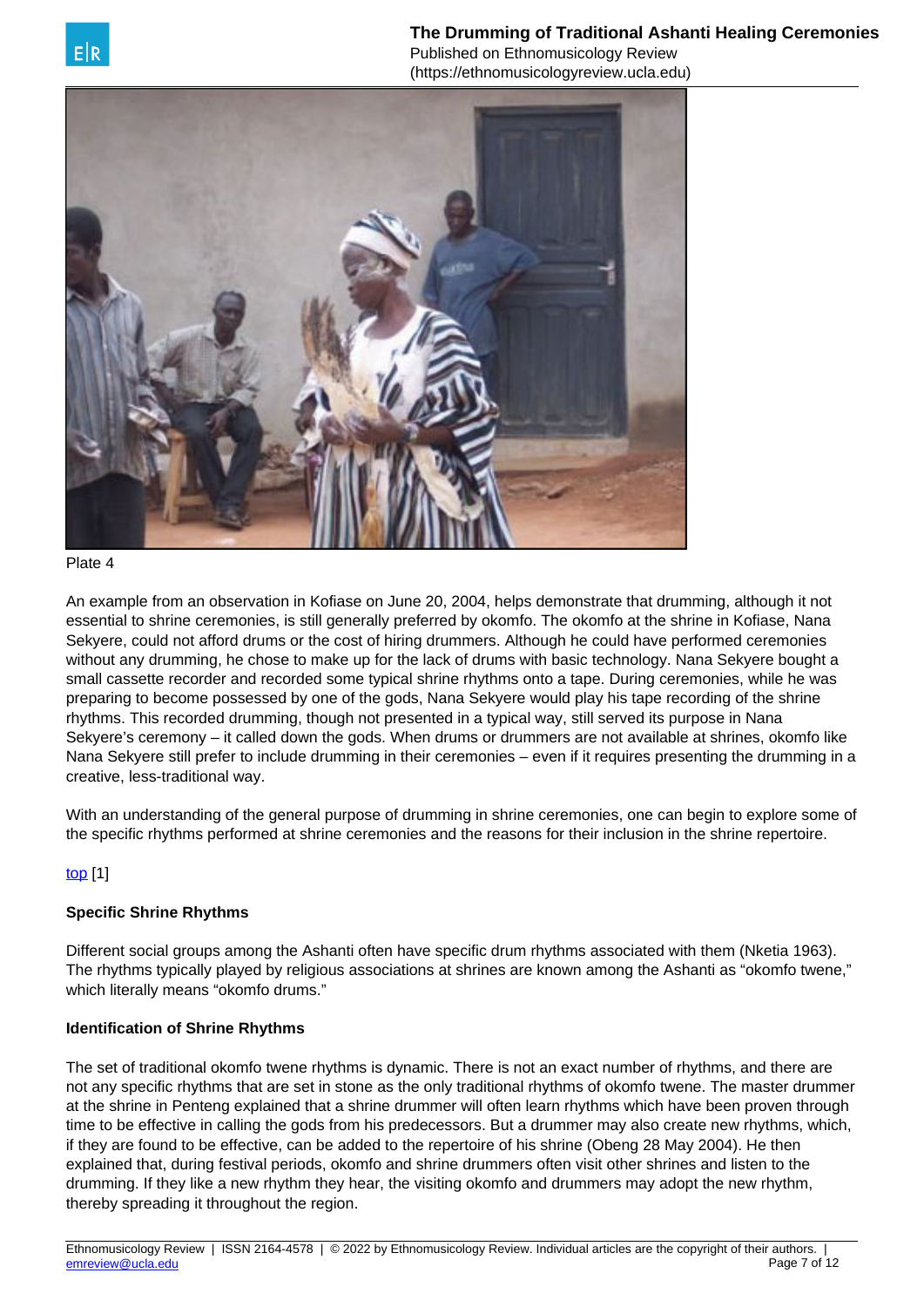<span id="page-7-0"></span>

Because of this open-set format of okomfo twene, the shrine drumming is, as Nketia observed, "remarkably varied in style and in the number of pieces that are played" (Nketia 1963, 93). Nketia then proceeded to list twelve of the rhythms he observed during his fieldwork in the late 1950s. Although there is a wide range of possible okomfo twene rhythms, there are, nevertheless, a few rhythms that have persisted through the years because of their effectiveness in calling the gods. These rhythms could be considered the traditional okomfo twene rhythms of the Ashanti.

I observed multiple shrine ceremonies from six villages near the town of Ashanti Mampong in the Sekyere District of the Ashanti Region of Ghana. These villages included Daaho, Kofiase, Krobo, Kyeremfaso, Penteng, and Sesease (Figure 1). At each of these villages I made video recordings of the drumming during regular shrine ceremonies and ceremonies on Akwasi Day (a religious holiday held to pay respect to the gods (Rattray 1923)). Additionally, I filmed shrine drummers in Sesease and Krobo playing their ceremonial rhythms for me outside of a ritual setting.



Figure 1: A Map of the Mampong Area

Once I had made video recordings from various visits to these shrines, I interviewed both local drummers (Sesease drummers 2004; Penteng drummers 2004; Krobo drummers 2004; Daaho drummers 2004) and emeritus Professor J.H. Kwabena Nketia of the University of Ghana (Nketia 2004) to learn the identification, history, and significance of the rhythms I had recorded. Some of the rhythms could not be identified by local drummers or by Professor Nketia and are therefore probably examples of locally created, non-traditional rhythms. Along with these rhythms, though, there were several traditional rhythms from each of the shrines that were identified by name by both local drummers and Professor Nketia. These rhythms are listed in the following table: [\(1\)](#page-7-0)

| arammore and i rolessor ringua. These myunns are nated in the rollowing table. If I |                 |            |            |            |
|-------------------------------------------------------------------------------------|-----------------|------------|------------|------------|
| Daaho                                                                               | Koflase         | Krobo      | Pentena    | Sesease    |
| $\bullet$ Abofoo                                                                    | • Abofoo        | • Abofoo   | • Abofoo   | • Abofoo   |
| • Abuko                                                                             | • Abuko         | • Akatape/ | • Abuko    | • Abuko    |
| • Adaban                                                                            | • Adaban        | Highlife   | • Akatape/ | • Adaban   |
| • Akatape/                                                                          | • Akatape/      |            | Highlife   | • Akatape/ |
| Highlife                                                                            | <b>Highlife</b> |            |            | Highlife   |
|                                                                                     |                 |            |            | • Asafo    |

AC\_FL\_RunContent( 'type','application/x-shockwave-flash','data','/audio/player.swf','id','audioplayer1','height','24','wi dth','290','movie','/audio/player','flashvars','playerID=1&bg=0xf8f8f8&leftbg=0x998D93&lefticon=0xFFFFFF&rightbg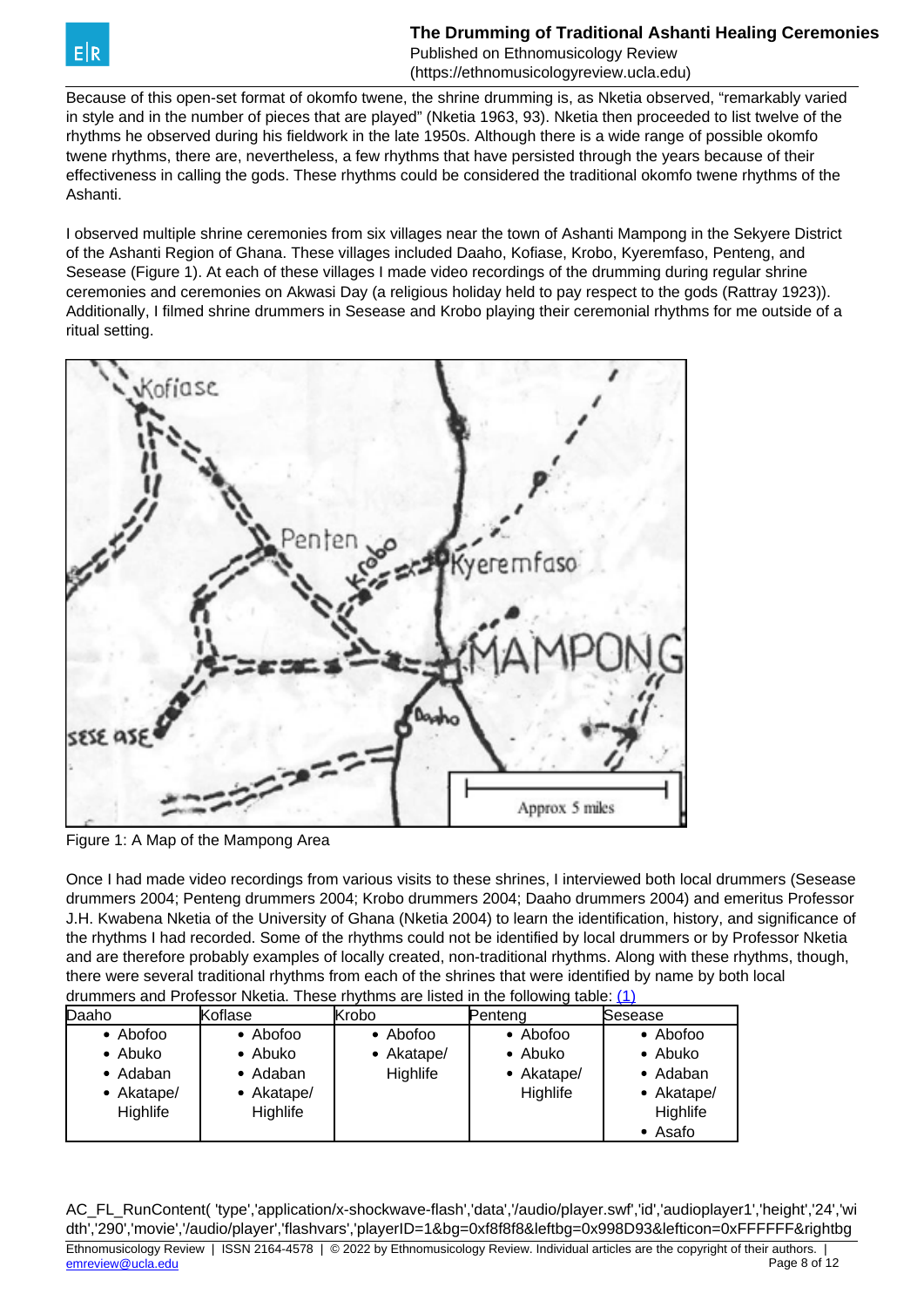Published on Ethnomusicology Review (https://ethnomusicologyreview.ucla.edu)

=0x705E67&rightbghover=0x999999&righticon=0xFFFFFF&righticonhover=0xffffff&text=0x666666&slider=0x6666 66&track=0xFFFFFF&border=0x666666&loader=0xE7E0E2&loop=no&autostart=no&soundFile=/audio/Vol11/WILS ONAbuko.mp3','quality','high','menu','false','wmode','transparent' ); //end AC code

[Abuko](https://ethnomusicologyreview.ucla.edu/V11WilsonAbuko.html) [2] is a traditional Ashanti dance rhythm. It is played during traditional healing ceremonies to help excite and energize okomfo in preparation for their possession by the gods. This audio example of abuko was recorded in Penteng on June 20, 2004.

AC\_FL\_RunContent( 'type','application/x-shockwave-flash','data','/audio/player.swf','id','audioplayer2','height','24','wi dth','290','movie','/audio/player','flashvars','playerID=2&bg=0xf8f8f8&leftbg=0x998D93&lefticon=0xFFFFFF&rightbg =0x705E67&rightbghover=0x999999&righticon=0xFFFFFF&righticonhover=0xffffff&text=0x666666&slider=0x6666 66&track=0xFFFFFF&border=0x666666&loader=0xE7E0E2&loop=no&autostart=no&soundFile=/audio/Vol11/WILS ONAdaban.mp3','quality','high','menu','false','wmode','transparent' ); //end AC code [Adaban](https://ethnomusicologyreview.ucla.edu/V11WilsonAdaban.html) [3] is a traditional Ashanti dance rhythm. It is also played during traditional healing ceremonies in

preparation for spirit possession. This audio example of adaban was recorded in Sesease on May 24, 2004.

AC\_FL\_RunContent( 'type','application/x-shockwave-flash','data','/audio/player.swf','id','audioplayer3','height','24','wi dth','290','movie','/audio/player','flashvars','playerID=3&bg=0xf8f8f8&leftbg=0x998D93&lefticon=0xFFFFFF&rightbg =0x705E67&rightbghover=0x999999&righticon=0xFFFFFF&righticonhover=0xffffff&text=0x666666&slider=0x6666 66&track=0xFFFFFF&border=0x666666&loader=0xE7E0E2&loop=no&autostart=no&soundFile=/audio/Vol11/WILS ONAbofoo.mp3','quality','high','menu','false','wmode','transparent' ); //end AC code

[Abofoo](https://ethnomusicologyreview.ucla.edu/V11WilsonAbofoo.html) [4] is a traditional rhythm of the Ashanti Hunters Association. It is played during traditional healing ceremonies to invite hunting gods to the shrine to possess the okomfo. This audio example of abofoo was recorded in Penteng on June 4, 2004. It was identified by both Nketia and the drummers as the traditional rhythm of the Hunters Association.

AC\_FL\_RunContent( 'type','application/x-shockwave-flash','data','/audio/player.swf','id','audioplayer4','height','24','wi dth','290','movie','/audio/player','flashvars','playerID=4&bg=0xf8f8f8&leftbg=0x998D93&lefticon=0xFFFFFF&rightbg =0x705E67&rightbghover=0x999999&righticon=0xFFFFFF&righticonhover=0xffffff&text=0x666666&slider=0x6666 66&track=0xFFFFFF&border=0x666666&loader=0xE7E0E2&loop=no&autostart=no&soundFile=/audio/Vol11/WILS ONAsafo.mp3','quality','high','menu','false','wmode','transparent' ); //end AC code

[Asafo](https://ethnomusicologyreview.ucla.edu/V11WilsonAsafo.html) [5] is the traditional rhythm of the Ashanti Warriors Association. It also forms part of the traditional healing ceremony repertoire, but it specifically appeals to warrior gods. This audio example of asafo was recorded in Sesease on May 24, 2004. My informants identified it as the traditional rhythm of the Warriors Association.

AC\_FL\_RunContent( 'type','application/x-shockwave-flash','data','/audio/player.swf','id','audioplayer5','height','24','wi dth','290','movie','/audio/player','flashvars','playerID=5&bg=0xf8f8f8&leftbg=0x998D93&lefticon=0xFFFFFF&rightbg =0x705E67&rightbghover=0x999999&righticon=0xFFFFFF&righticonhover=0xffffff&text=0x666666&slider=0x6666 66&track=0xFFFFFF&border=0x666666&loader=0xE7E0E2&loop=no&autostart=no&soundFile=/audio/Vol11/WILS ONAkatape.mp3','quality','high','menu','false','wmode','transparent' ); //end AC code

The last example is a rhythm that local drummers commonly refer to as highlife (a generic rubric for most modern Ghanaian music). Nketia identified this rhythm as akatape. [Akatape](https://ethnomusicologyreview.ucla.edu/V11WilsonAkatape.html) [6] is a traditional rhythm of the Ashanti Executioners. Like all the aforementioned rhythms, akatape accompanies traditional healing ceremonies. It propitiates and calls to executioner gods. This audio example was recorded in Penteng on June 20, 2004.

Of all the okomfo twene rhythms, those listed above were the most commonly played at the shrines near Ashanti Mampong. Two of these rhythms, abofoo and adaban, were also documented by Nketia (1963), and are, therefore, examples of rhythms that have persisted through decades as the traditional okomfo twene repertoire. Rhythms similar to abofoo, abuko, akatape, and asafo were recorded in the Akwapim region of Ghana by Kiehl (1999) in the mid-1990's, (2) thus showing that the okomfo twene rhythms have not only persisted through time, but they are also consistent in various regions of Ghana.

[top](https://ethnomusicologyreview.ucla.edu/V11Wilson.html) [1]

# **Purposes of Specific Okomfo Twene Rhythms**

Agordoh stated, "In addition to the use of songs as a vehicle for worship, it is a means of stimulating the media of the gods to action and keeping them in a condition of ecstasy until the mission of the gods has been fulfilled" (Agordoh 1994, 39). According to the local drummers, the abuko and adaban rhythms, both of which are traditional dance rhythms, are played during the ceremony to excite and energize the okomfo (who are acting as the "media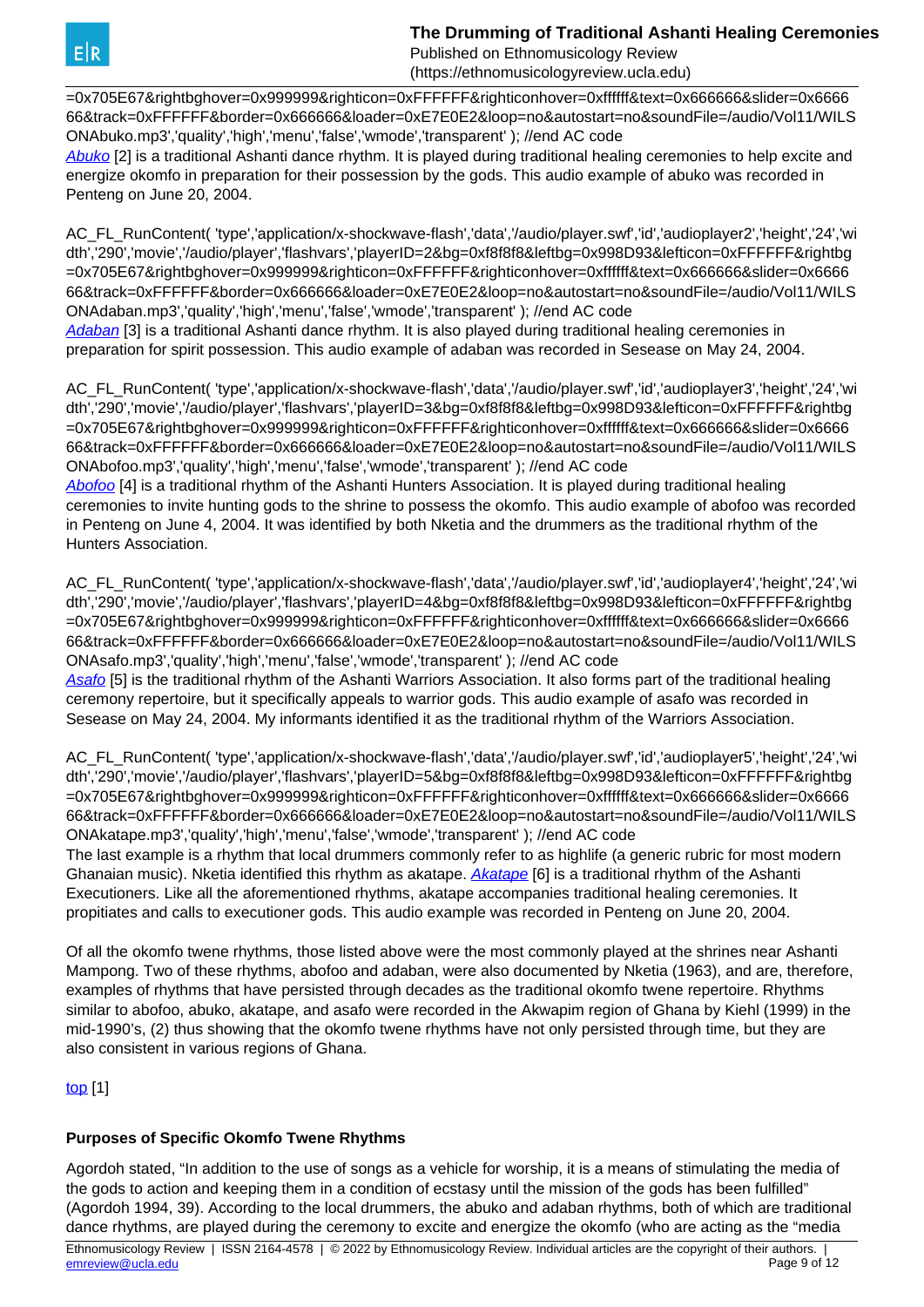of the gods" as mentioned above by Agordoh). These dance rhythms are especially important in preparing okomfo to be possessed by an abosom and in keeping them energized while possessed.

The remaining three rhythms, abofoo, akatape, and asafo, are all tied to different Ashanti social groups – hunters, executioners, and warriors respectively. Nana Gyasi, the okomfo in Penteng, explained that "the gods are very different – like you. Some of you like bread, some of you like pineapple, some of you like American candies, or whatever" (Obeng 6 June 2004). He went on to explain that the abosom have different tastes in music, and they typically like music with which they can identify. For example, he explained, if an obosom was a warrior and the shrine drummers played a traditional warrior rhythm, the obosom would remember the time he spent on the front lines of battle. This memory would excite him, strengthen him, and entice him to come down and visit the shrine.

Nana Gyasi's example above provides good information as to why the asafo (warrior) rhythm is played at the shrines. If the obosom living near the shrine was a warrior obosom, the drummers of that shrine would likely play the asafo (warrior) rhythm to excite the obosom and influence him to come down, and come with more strength. The asafo rhythm would also likely be accompanied by some of the traditional dance rhythms like abuko and adaban to excite the okomfo. It follows, then, that shrine drummers playing the abofoo or akatape rhythms would likely be appealing to a hunter obosom or an executioner obosom respectively. The drummers at the shrine in Penteng almost exclusively played the abofoo rhythm during regular shrine ceremonies. When I asked Nana Gyasi which type of abosom live in Penteng, he replied that they are all hunters (Obeng 7 July 2004). Taking all of these things into consideration, I hypothesize that shrine drummers play rhythms from Ashanti social groups because they are appealing to abosom that are identified with those groups.

In summary, there are two general types of rhythms typically played at shrines: 1) dance rhythms used to excite and energize okomfo, and 2) rhythms of social groups used to excite and energize abosom.

[top](https://ethnomusicologyreview.ucla.edu/V11Wilson.html) [1]

## **Conclusion**

This study has shown that drumming is included in healing ceremonies to call both people and abosom to come to the shrine. Shrine drumming also creates an atmosphere where the abosom are more likely to come, and come with more strength. Two general types of traditional rhythms are commonly played at shrines – dance rhythms and rhythms of Ashanti social groups. Dance rhythms are often played at shrines to help energize okomfo and to prepare them for possession. Rhythms of different Ashanti social groups are played at shrines in an attempt to invite abosom who are identified with those social groups to come. Drumming clearly has a significant role in Ashanti healing ceremonies, but further fieldwork should be done to confirm and expand the findings presented in this paper.

## **Notes**

1. The okomfo at the shrine in Kyeremfaso rang a small bell to call the gods because there were no drums at the shrine. Kyeremfaso, therefore, is not included in the table.

2. Although the names of the tracks on Kiehl's compact disc (Kiehl 1999) are not consistent with the names of the rhythms identified in this paper, I assume the tracks on Kiehl's compact disc are named after the lyrical songs, and not the rhythms. On the compact disc, tracks 3, 5, 10, 13, 15, and 17 have characteristics similar to both the rhythms abofoo and akatape; tracks 8, 12, and 18 are similar to Abuko; and tracks 2, 11, 14, and 16 are similar to asafo.

# top

## **References**

Agordoh, A. A. 1994. Studies in African Music (Revised Edition). Ho: New Age Publication.

Bannerman-Richter, Gabriel. 1982. The Practice of Witchcraft in Ghana. Elk Grove: Gabari Publishing Company.

Boddy, Janice. 1989. Wombs and Alien Spirits: Women, Men, and the Zar Cult in Northern Sudan. Madison: University of Wisconsin Press.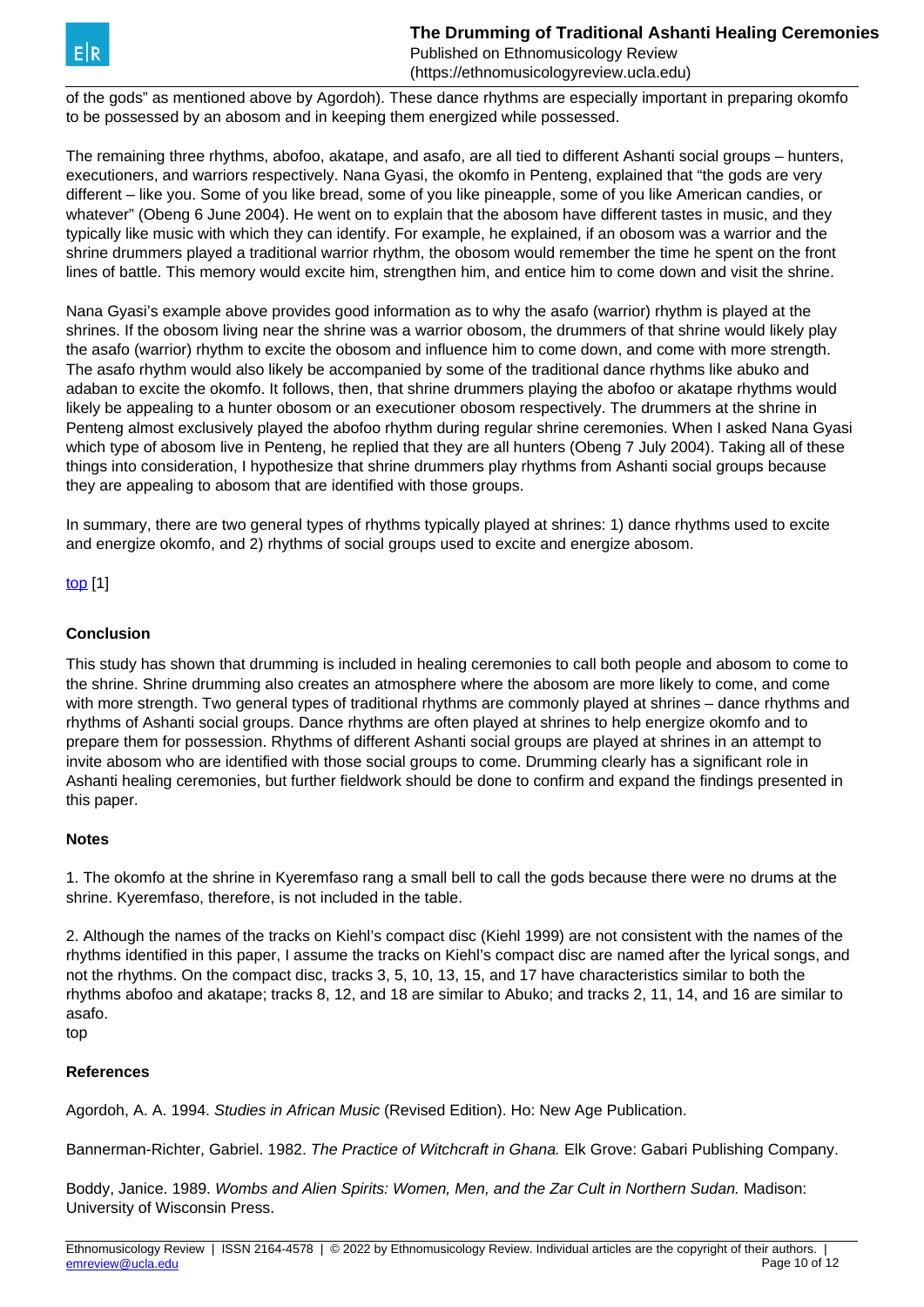

Colson, Elizabeth. 1969. "Spirit Possession among the Tonga of Zambia." In Spirit Mediumship and Society in Africa, edited by John Beattie and John Middleton. New York: Routledge.

Emnoff, Ron. 2002. Recollecting from the Past: Musical Practice and Spirit Possession on the East Coast of Madagascar. Middletown: Wesleyan University Press.

Friedson, Steven M. 1996. Dancing Prophets: Musical Experience in Tumbuka Healing. Chicago: University of Chicago Press.

Gelfand, Michael. 1964. Witchdoctor: Traditional Medicine Man of Rhodesia. New York: Fredrick A. Praeger.

Hood, Mantle. 1964. Atumpan: the Talking Drums of Ghana [Motion Picture]. Los Angeles: Institute of Ethnomusicology, University of California, Los Angeles in cooperation with African Studies Center, UCLA and School of Music and Drama, Institute of African Studies, University of Ghana.

Kiehl, Scott. 1999. Akom: The Art of Possession. Seattle: Village Pulse (VPU 1009).

Nketia, J.H. Kwabena. 1957. "Possession Dances in African Societies." Journal of the International Folk Music Council 9: 4-9.

Nketia, J.H. Kwabena. 1963. Drumming in Akan Communities of Ghana. Edinburgh, Thomas Nelson & Sons.

Rattray, R.S. 1927. Religion and Art in Ashanti. London: Oxford University Press. \_\_\_\_\_\_\_\_. 1923. Ashanti. New York: Negro Universities Press.

Twumasi, P.A. 1975. Medical Systems in Ghana: A Study in Medical Sociology. Accra-Tema: Ghana Publishing Corporation.

\_\_\_\_\_\_\_\_. 1972. "Ashanti Traditional Medicine and its Relation to Present-Day Psychiatry." Transition 41: 50-63. top

## **Interviews**

Daaho drummers. 2004. Daaho, 6 July.

Gyasi, Immanuel. 2004. Penteng, 28 May.

Nketia, J.H. Kwabena. 2004. Accra-Tema, 15 July.

Krobo drummers. 2004. Krobo, 30 May.

Obeng, Gyasi. 2004. Penteng, 28 May.

Obeng, Gyasi. 2004. Penteng, 4 June.

Obeng, Gyasi. 2004. Penteng, 6 June.

Obeng, Gyasi. 2004. Penteng, 7 June.

Obeng, Gyasi. 2005. (E-mail communication). 6 October.

Penteng drummers. 2004. Penteng, 28 May.

Sesease drummers. 2004. Sesease, 24 May.

**Source URL:** <https://ethnomusicologyreview.ucla.edu/journal/volume/11/piece/516>

**Links:**